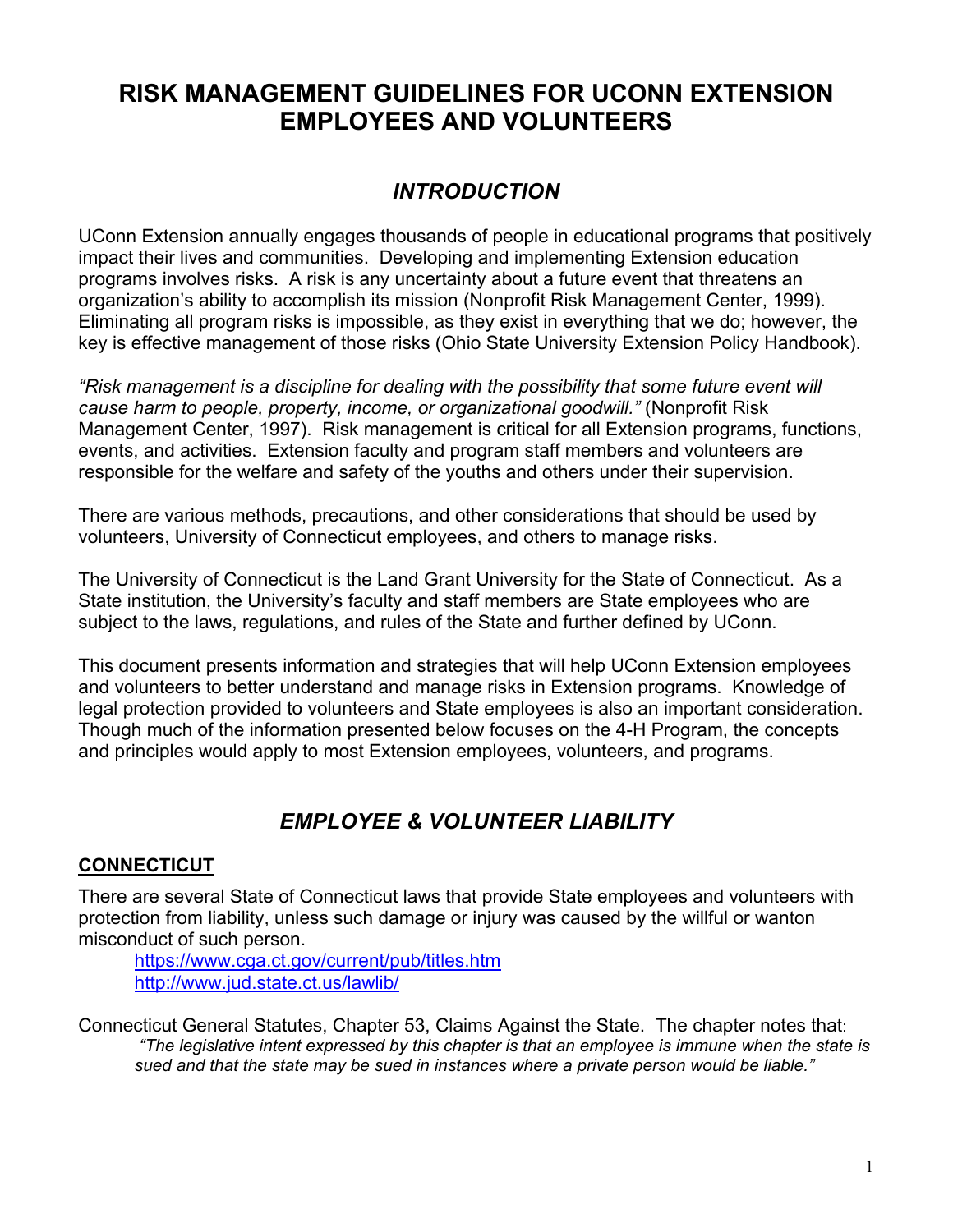#### Chapter 53, Sec. 4-165 provides that:

*"No state officer or employee shall be personally liable for damage or injury, not wanton, reckless or malicious, caused in the discharge of his duties or within the scope of his employment. Any person having a complaint for such damage or injury shall present it as a claim against the state under the provisions of this chapter."*

https://www.cga.ct.gov/current/pub/chap\_053.htm#sec\_4-165

#### Chapter 53, Sec. 4-141 notes that:

*"state agency" includes every department, division, board, office, commission, arm, agency and institution of the state government, whatever its title or function; and "state officers and employees" includes every person elected or appointed to or employed in any office, position or post in the state government, whatever such person's title, classification or function and whether such person serves with or without remuneration or compensation,…"* https://www.cga.ct.gov/current/pub/chap\_053.htm#sec\_4-141.

This includes volunteers of record (registered volunteers) of UConn Extension.

Connecticut General Statutes, Chapter 925, Statutory Rights of Action and Defenses, Sec. 52- 557m, Immunity from liability of directors, officers and trustees of nonprofit tax-exempt organizations.

*"Any person who serves as a director, officer or trustee of a nonprofit organization qualified as a tax-exempt organization under Section 501(c) of the Internal Revenue Code of 1986, or any subsequent corresponding internal revenue code of the United States, as from time to time amended, and who is not compensated for such services on a salary or prorated equivalent basis, shall be immune from civil liability for damage or injury occurring on or after October 1, 1987, resulting from any act, error or omission made in the exercise of such person's policy or decision-making responsibilities if such person was acting in good faith and within the scope of such person's official functions and duties, unless such damage or injury was caused by the reckless, willful or wanton misconduct of such person."* 

https://www.cga.ct.gov/current/pub/chap\_925.htm#sec\_52-557m

#### Connecticut General Statutes, Chapter 925, Sec. 52-557b,"Good Samaritan law."

*"Immunity from liability for emergency medical assistance, first aid or medication by injection. School personnel not required to administer or render. (a) A person licensed to practice medicine and surgery under the provisions of chapter 370 or dentistry under the provisions of section 20-106 or members of the same professions licensed to practice in any other state of the United States, a person licensed as a registered nurse under section 20-93 or 20-94 or certified as a licensed practical nurse under section 20-96 or 20- 97, a medical technician or any person operating a cardiopulmonary resuscitator or a person trained in cardiopulmonary resuscitation or in the use of an automatic external defibrillator in accordance with the standards set forth by the American Red Cross or American Heart Association, who, voluntarily and gratuitously and other than in the ordinary course of such person's employment or practice, renders emergency medical or professional assistance to a person in need thereof, shall not be liable to such person assisted for civil damages for any personal injuries which result from acts or omissions by such person in rendering the emergency care, which may constitute ordinary negligence."*  https://www.cga.ct.gov/current/pub/chap\_925.htm#sec\_52-557b

Note: The Good Samaritan laws protect only individuals who are properly certified and trained to administer emergency care.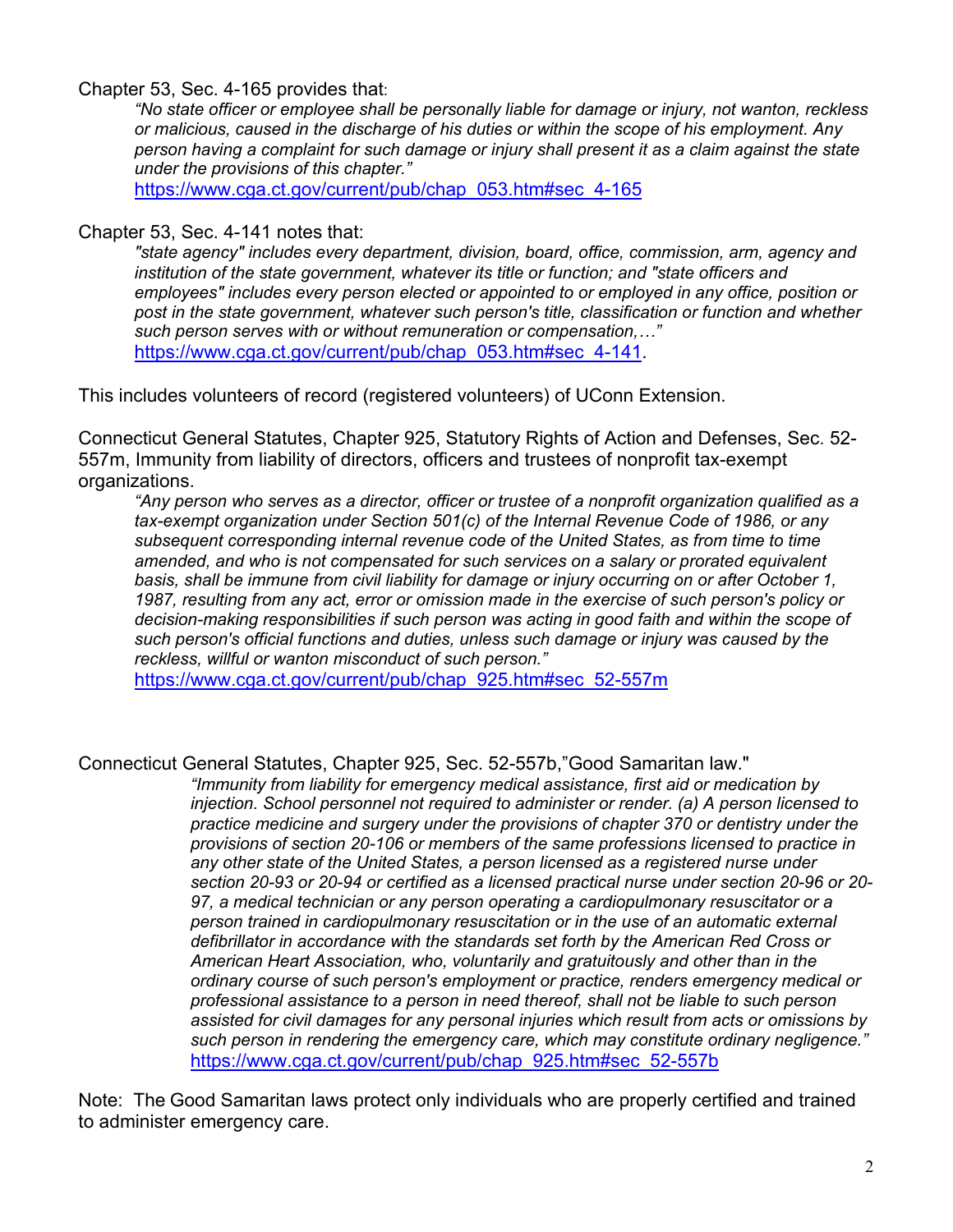# **FEDERAL**

Volunteers are also protected by the Federal Volunteer Protection Act of 1997 (https://www.congress.gov/105/plaws/publ19/PLAW-105publ19.pdf). The Act grants immunity from personal liability to those who volunteer for non-profit organizations. The intent is to encourage volunteerism and facilitate volunteer organization recruiting by reducing the legal liability risks to individuals who choose to serve. The law preempts inconsistent state laws by standardizing protection that now varies greatly from state to state.

The law does not allow punitive damages to be awarded against a volunteer unless the harm was caused by willful or criminal misconduct, or by conscious, flagrant indifference to the rights or safety of the claimant.

The Volunteer Protection Act of 1997 defines a "volunteer" as someone who provides service for a non-profit and is not compensated, other than being reimbursed for expenses or anything of value under \$500 a year. The Act defines non-profits as 501(c) (3)'s under the 1986 Internal Revenue Service Code, as any not-for-profit organization for public benefit and operated for charitable, educational, religious, welfare or health purposes.

Some of the Federal Volunteer Protection Act's key provisions include:

#### **Liability Protection of Volunteers**

With certain exceptions noted below, the Act provides that volunteers for nonprofit organizations or governmental entities cannot be sued for actions taken during their work for the organization or entity if:

(1) the volunteer was acting within the scope of the volunteer's responsibilities in the nonprofit organization or governmental entity at the time of the act or omission;

(2) if appropriate or required, the volunteer was properly licensed, certified, or authorized by the appropriate authorities for the activities or practice in the state in which the harm occurred, where the activities were or practice was undertaken within the scope of the volunteer's responsibilities in the nonprofit organization or governmental entity;

(3) the harm was not caused by willful or criminal misconduct, gross negligence, reckless misconduct, or a conscious, flagrant indifference to the rights or safety of the individual harmed by the volunteer; and

(4) the harm was not caused by the volunteer operating a motor vehicle, vessel, aircraft, or other vehicle for which the state requires the operator or the owner of the vehicle, craft, or vessel to (A) possess an operator's license or (B) maintain insurance.

#### **Exceptions to Liability Protection for Volunteers**

The Volunteer Protection Act does not immunize volunteers from liability for crimes of violence, hate crimes, sexual offences, violations of civil rights laws, or actions taken under the influence of drugs or alcohol.

### **No Additional Liability Protection for Organizations**

The Volunteer Protection Act of 1997 provides liability protection to volunteers only; it does not alter current law governing lawsuits against the nonprofit organizations themselves, including lawsuits against nonprofits based on actions of volunteers.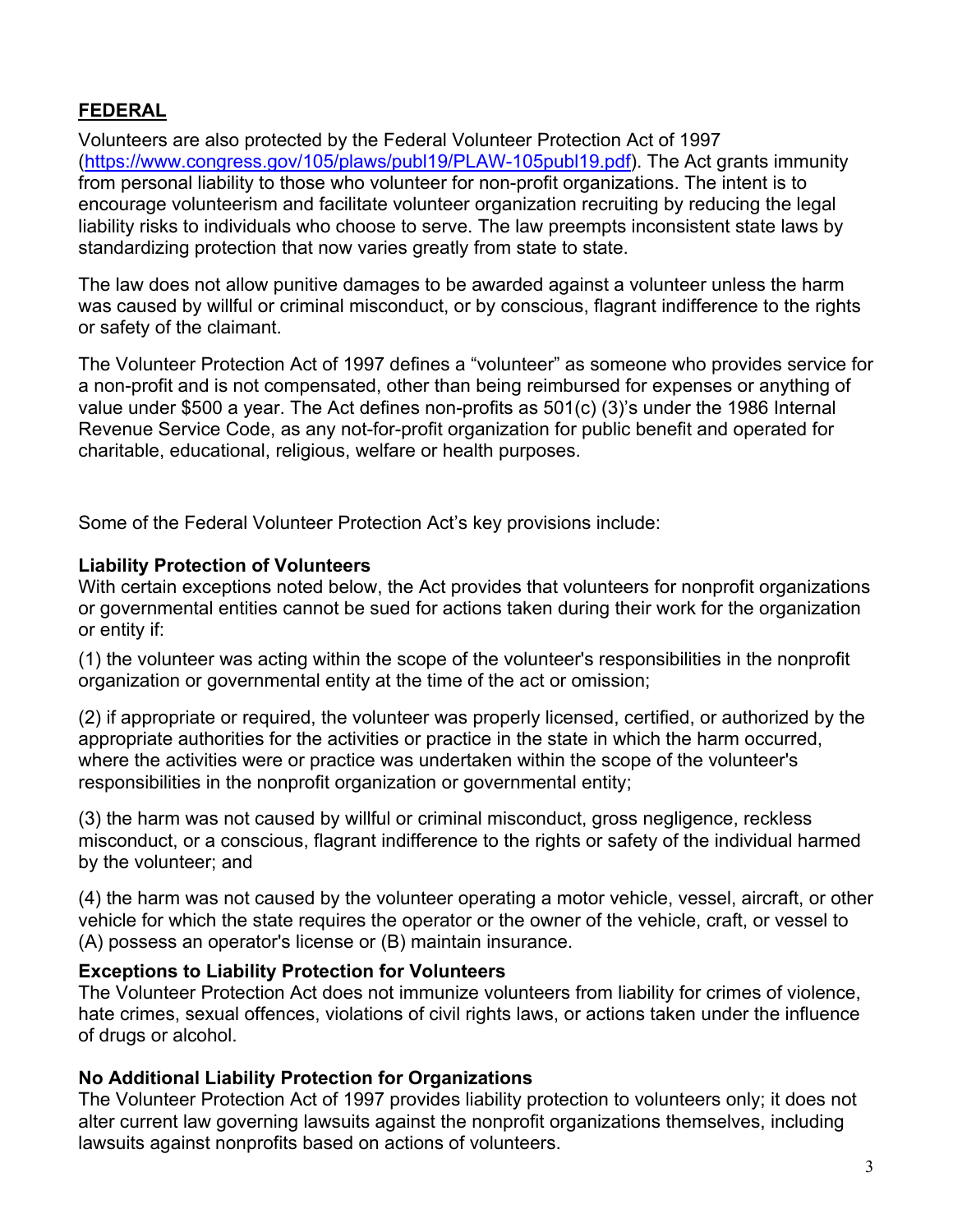### **Preemption of Less Stringent State Laws**

The Volunteer Protection Act "preempts" conflicting state laws that provide less protection to volunteers. That means that with any lawsuit involving a volunteer, the Federal law - not any conflicting state law - applies, unless the state law provides volunteers with protection in addition to those provided by the Federal law. The only exceptions to this are:

- 1. State laws excepting lawsuits by state or local governments are not preempted;
- 2. State laws conditioning a limitation of liability on the requirements that nonprofit organizations provide a source of recovery for people harmed by volunteers are not preempted.
- 3. State legislatures are allowed to pass a law declaring the Volunteer Protection Act inapplicable to state court actions involving exclusively the citizens of that state. The Connecticut State Legislature has not passed such a law as of this time.

# *UNIVERSITY OF CONNECTICUT POLICIES*

The University of Connecticut has specific policies (http://equity.uconn.edu/) on: anti-discrimination and civil rights; affirmative action; diversity; people with disabilities; harassment; providing reasonable accommodations; providing information in alternative formats; and non-discrimination policy statements for publications, printed materials, and electronic media that, as a representative of the University, affect one as an employee or volunteer.

Individuals, organizations, and associations who partner with UConn Extension are responsible for supporting equal access and upholding and participating in the legal policies and regulations of the University (http://equity.uconn.edu/).

### **Registered 4-H Volunteer & Agreement Form**

To be considered a registered 4-H volunteer in Connecticut, one must have an approved 4-H Volunteer Application Form on file in the County Extension Center. To continue as a registered volunteer, one must annually update their volunteer status and information by re-enrolling through the 4-H Online Enrollment System

https://ct.4honline.com/Login.aspx?403D40585264504C58546E3555513D and completing the Annual Connecticut 4-H Club Volunteer Enrollment & Agreement Form.

A copy of this "risk management guidelines" document should also be provided to each registered 4-H volunteer. The 4-H Volunteer Application Form; the Connecticut 4-H Volunteer Handbook, People Building; and this risk management guidelines document outline the responsibilities one assumes as a 4-H volunteer. The signed forms will remain on file with the 4-H office at the County Extension Center from which the program is coordinated. 4-H volunteers must be formally appointed (registered) and must have clearly defined tasks and responsibilities. As presented on the application form, volunteers will agree and conform to the following volunteer responsibilities:

- Participate in appropriate 4-H volunteer training.
- Conduct 4-H volunteer activities in compliance with UConn Extension policies and guidelines.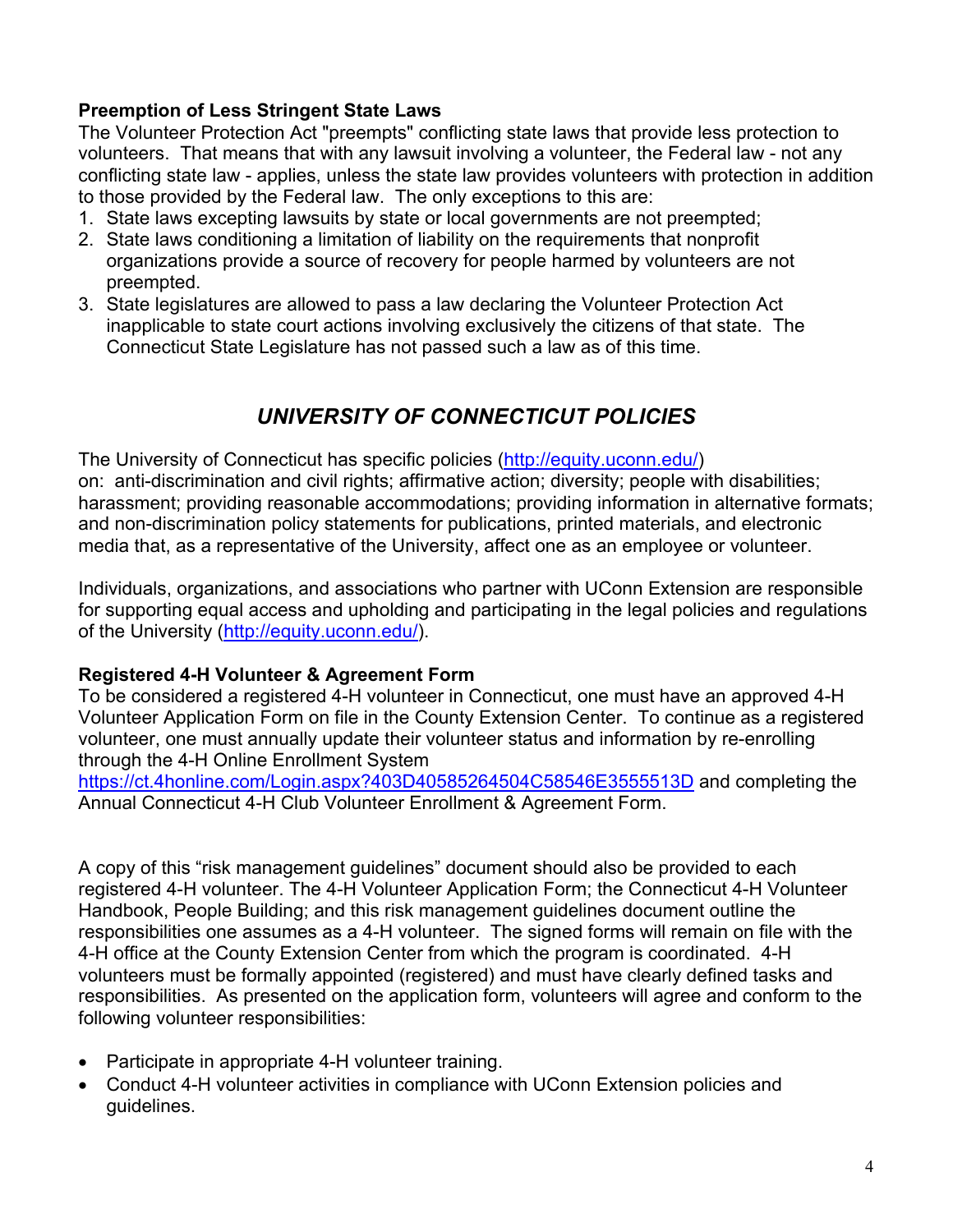- Keep 4-H Extension staff members, for whom you volunteer, informed of group and project activities including field trips, fund raising events, websites, and other special activities.
- Submit annually to the appropriate 4-H Extension staff member, up-to-date enrollment information for the 4-H members and other program participants that you direct. All 4-H members must re-enroll annually through the 4-H Online Enrollment System.
- Welcome all youths, families, adults, and other volunteers to participate in the program regardless of "race, color, national origin, age, disability, sex, gender identity, religion, reprisal, and where applicable, political beliefs, marital status, familial or parental status, sexual orientation, or all or part of an individual's income is derived from any public assistance program, or protected genetic information in employment or in any program or activity conducted or funded by the state or federal government. In addition to the above, the State of CT has equal employment opportunities without consideration of ancestry, intellectual disability, learning disability, past/present history of mental disability or criminal record."

## **Handling 4-H Funds**

4-H volunteers and leaders must abide by the UConn Extension guidelines for handling funds in the name of 4-H.

- USDA copyrights the 4-H name and logo. Extension directors are charged with reporting any violations of the 4-H name and emblem and with procedures for controlling funds collected for 4-H programs.
- Accepting gifts to the 4-H program implies a willingness to accept responsibility for handling funds accountably. Each 4-H unit/club handling funds received under the 4-H name and emblem must maintain a system for receiving, disbursing and auditing funds with in a related 4-H program. Each individual 4-H unit/club must hold funds in a separate bank account in the club/unit's name.
- In order to take advantage of the CT 4-H tax-exempt status, each 4-H club should establish a bank account using the CT 4-H Foundation employer identification number (EIN). The account can be named "XYZ 4-H Club/CT 4-H Foundation", and can be opened at any bank. As part of this process each club must submit annually a financial summary to their county 4-H office by October 15<sup>th</sup>. Please inquire with your local 4-H office regarding more detailed instructions about 4-H tax exemption.
- Under no circumstances may an individual hold funds raised in the name of 4-H. All checks must be payable to an official 4-H organization, unit, or club and directly deposited into the appropriate account.
- All private contributions intended for 4-H use from individuals, corporations, foundations, and fund raising activities designated for local use shall be managed through a local 4-H fund account separate from the County Extension Center accounts, and not maintained by UConn Extension personnel.
- Establish a system of accounting for handling group funds, which has supervision by more than one person or family. Have annual audits of funds. Do not use petty cash or shoebox operations.
- In accordance with the laws governing nonprofit organizations, if your group disbands, all money in the group treasury and any other group property can only be given to another nonprofit organization, not to individuals. Since 4-H group funds were attained in the name of 4-H, they shall be given to a local 4-H organization (such as 4-H advisory councils, 4-H foundations or 4-H fair associations, etc). To arrange this, contact the County 4-H staff member.
- All local 4-H funds should be managed as follows: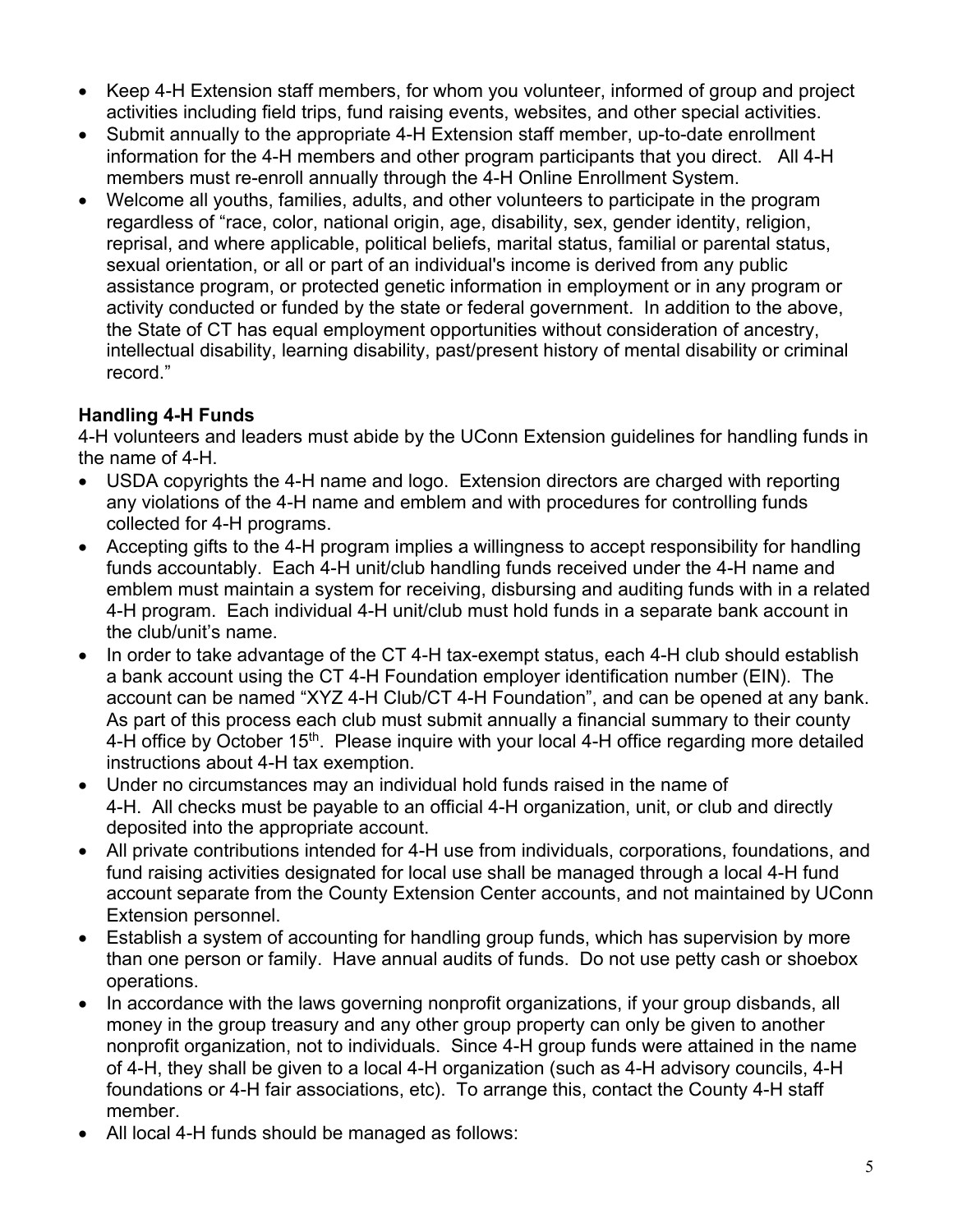- a. Local 4-H fund guidance shall be provided through a committee of local partners accountable to the local 4-H committee/foundation.
- b. A set of written operational procedures is essential.
- c. An annual budget must be developed and utilized.
- d. An accounting system for each donor's gift, recognition, and donor history must be institutionalized.
- e. Accountability should be maintained through a monthly statement to the committee and the local Extension staff member for the purpose of monitoring the account. An annual audit is necessary. Use of an appointed internal audit committee or a professional accountant should be a regular practice.
- f. The treasurer is authorized to sign checks when approved and documented within committee minutes or with written authorization by the executive committee of the group.
- g. An annual report of donors and financial statement should be made to the local 4-H committee, their donors, the County Extension Center, and UConn Extension administration to meet Federal requirements for reporting non-tax dollars raised in support of Extension programs.

For further information, see the document: *"4-H Name and Emblem Policy Guide for 4-H Professionals. (Revised February 2014)"*

### **4-H Fair Books**

All 4-H fair books must include a statement that is similar to the following: *"During the Fair all exhibits are under the direction of the appropriate 4-H Fair Association, who will exercise every reasonable care in the protection of exhibits. In no case will the said fair association or management be responsible for any loss or damage that may occur. Each exhibitor will be solely responsible for any loss, injury or damage to any animal; or loss, injury or damage done by or arising from any animal exhibited by him/her and shall indemnify said Fair Association against legal or other proceedings in regard thereto."*

### **4-H Animal Project Verification**

The following statement must be included on all Connecticut 4-H Animal Project Verification Forms (http://www.4-h.uconn.edu/resource/form.php)

*"All 4-H project animals are shown, and otherwise used, at the risk of the 4-H member. Any damages to persons or property caused by an animal are the legal and financial responsibility of the 4-H member and family who leases the animal."*

Additionally, the following two paragraphs shall be added to all Connecticut 4-H Animal Project Verification Forms where a 4-H member will be leasing an animal for use in a project.

"*An individual who leases (leasor) to a 4-H member an animal to be used as a 4-H project does so as the owner of the animal and not as a 4-H volunteer. The leasor of an animal is not automatically considered to be a 4-H volunteer. Being a 4-H volunteer involves actions independent of leasing an animal. It is assumed that the owner of the leased animal has insurance coverage on the animal. The leasee of the animal is advised to check to see if the family's personal property insurance policies cover the animal during the duration of the lease. The 4-H organization, including its volunteers, assumes no financial or legal liability for an animal involved in the 4-H program and is not legally involved in the writing, implementation or termination of the lease."*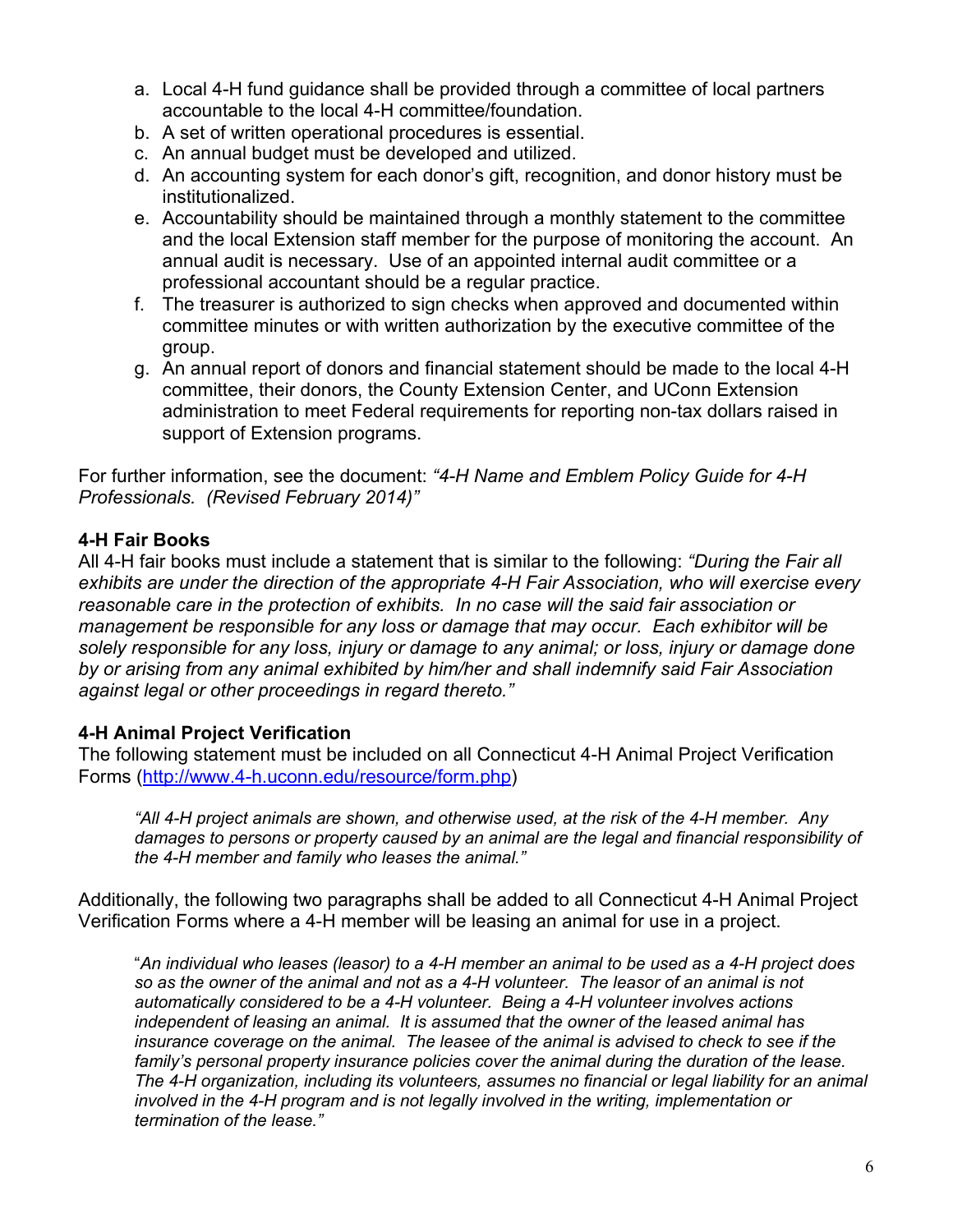*"By signing below, the 4-H member, parent/guardian, and owner of the leased animal understand that this is an agreement among only the parties signing the contract. The agreement does not include the 4-H Organization or its volunteers."*

### **Liability Insurance Coverage**

Occasionally, the purchase of insurance is required to protect a facility or property owner from potential costs associated with damage or accident occurring during an event held on that property. The owners could be considered liable for a dangerous condition, even if they were unaware of any problems. This is different than medical accident insurance, which covers costs for specified amounts of medical assistance. Obtaining insurance policies, however, is not a substitute for sound risk management practices and training that minimize hazards and problems. Use good judgment and common sense when requesting insurance, and be mindful that taxpayer money is supporting its purchase.

Not all property owners need or require additional insurance. The State does not typically need to purchase a policy to cover an event at another State facility. For example, an Extension meeting held at Manchester Community College would not need coverage because the property is owned by the State. In other cases, such as some town facilities, policies already exist to provide liability coverage. Other facility owners may request that Extension purchase insurance to limit liability exposure and risk to themselves and their property.

Situations occur where an Extension educator may wish to have a State policy for an event even though the owner does not ask for such coverage. An example would be, obtaining a policy to cover a horse training event at a 4-H camp during the off season. The insurance would minimize the higher risk being taken by a valued partner. High or unusual risk situations may require seeking additional input or advice from the Insurance Officer or Business Office at the University of Connecticut, College of Agriculture, Health and Natural Resources (CAHNR).

Not all events qualify for the State liability insurance coverage. Other insurance options may exist for events not covered. After an extensive review by the State Insurance Purchasing Board and the Attorney Generals office in the 1980's, the following policy was adopted:

- The event must be in support of educational objectives.
- The event must be offered with no fees from the participant other than the recovery of the cost of program materials or services.
- The event must be a not for profit activity.
- The event must be directly or indirectly supervised by an Extension professional.

Therefore, the State will not purchase liability insurance for other non profit groups, such as 4-H fair associations, Extension councils, or for fundraisers; and the event must be educationally relevant as defined within the Extension mission. The supervisory requirement statement establishes the connection to UConn Extension as a State program.

A simple form is available from the Extension Centers that outlines the information needed to request State liability insurance coverage. The Extension educator who is responsible for the event, and their supervisor, both need to sign the form. Request forms for State liability insurance MUST include the location where the event will be held, AND the name and address of the property owner who will be listed on the policy. This entity or person is known as the "additional insured."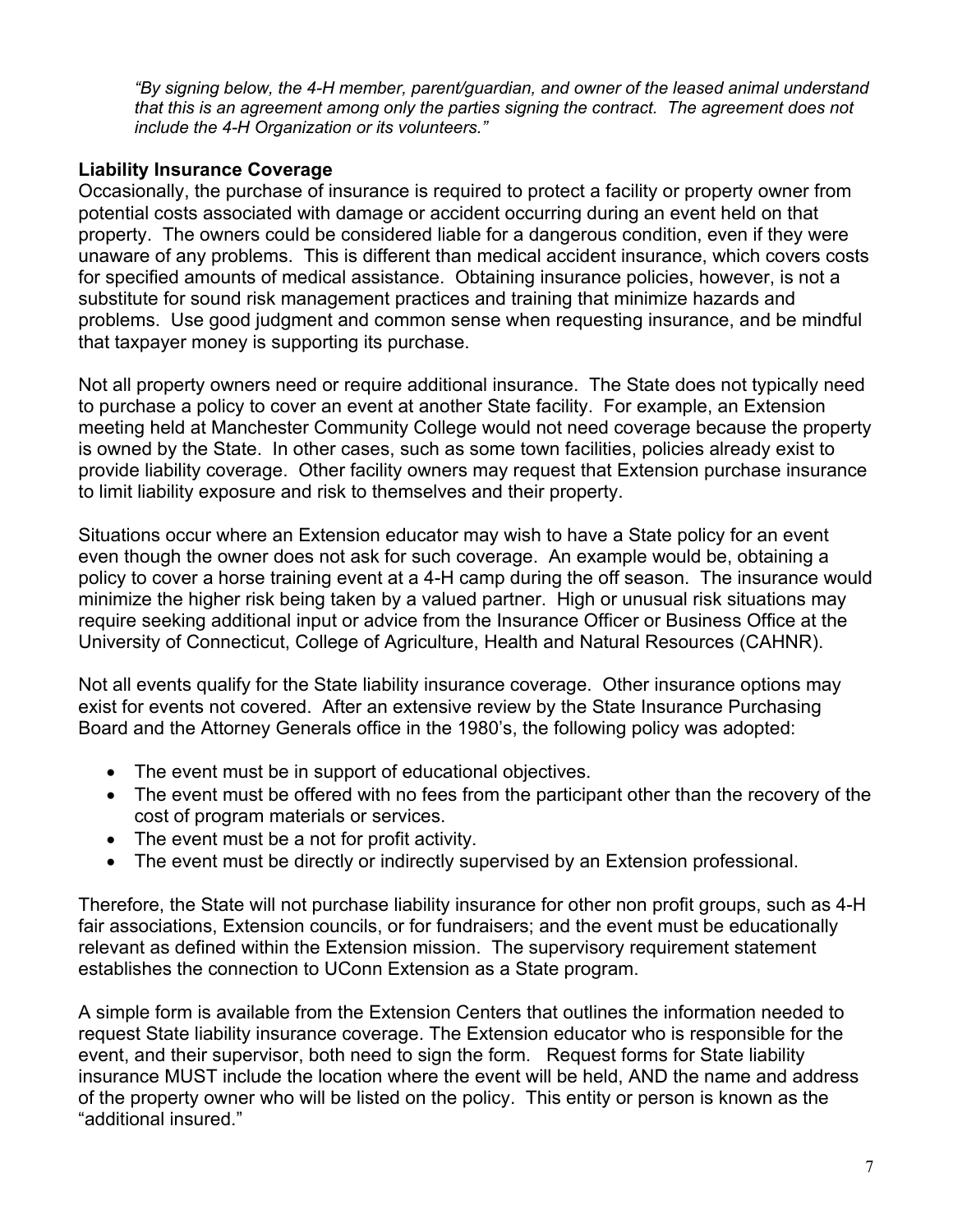The completed form is then forwarded with an approval letter from the UConn CAHNR Insurance Officer or Business Office to a State processing office for final approval and issuance. Standard policies are established as a "rider" to an existing State policy, and this has shortened the waiting period for obtaining policies (four days to two weeks on average). There is no set processing time; however, so planning ahead is essential. Special or unusual policies will take longer to obtain.

A Certificate of Insurance is normally obtained, which is accepted as the proof that a policy has been issued for the event. One can have a policy in affect without a certificate of insurance being issued, so it is not mandatory. Issuing a certificate of insurance is usually done at the request of the facility owner. Most certificates are now sent electronically as a PDF file to the Extension educator, with a paper back-up copy arriving later and kept on file in Storrs. It is the responsibility of the Extension educator to share the certificate of insurance with the facility owner.

The standard policy that Extension obtains indicates that the State is self insured for a certain amount of money before the general policy takes effect. What this means is the State has a reserve to cover up to that amount before the purchased company policy comes is used. This policy is administered by an insurance agent and operates just like any commercial policy. The general overall limit on the standard policies is \$10 million. This amount can change however, and any special requirements should be listed on the form provided.

Extension educators may be asked by facility owners to sign contracts, when making arrangements for an event, which may contain language that insurance will be obtained. Contracts that contain so called "hold harmless" clauses or indemnification clauses cannot be signed by State employees without the permission of UConn's General Counsel. In fact, a valid insurance policy is much more valuable than any statement signed to the facility owner. Extension has had great success in striking parts of contracts and having them accepted by the facility owner. When questions arise, advice should be sought from UConn's Insurance Officer.

# *LEADERSHIP & SUPERVISION*

- Never leave children or youths unsupervised.
- Use the "buddy system," which encourages participants to take responsibility for themselves and for each other.
- Always be alert to potential dangers and risks.
- Provide thorough orientation for youths, parents and other volunteers that you supervise.
- Make sure all participants, including parents, know all the rules.
- Review safety rules and proper procedures with participants before starting an activity.
- Review rules of conduct at the beginning of activities, and establish a procedure for handling infractions. This should be done with member participation. A current Code of Conduct Form signed by both the 4-H member and their parent/guardian must be submitted each year and may be done for specific programs.
- Handle any rule or procedural infraction in a timely manner.
- Any form of physical punishment is prohibited.
- Provide an adequate number of adult supervisors, especially when involved in activities with high levels of risk (such as horse shows, swimming, working with power tools, etc.).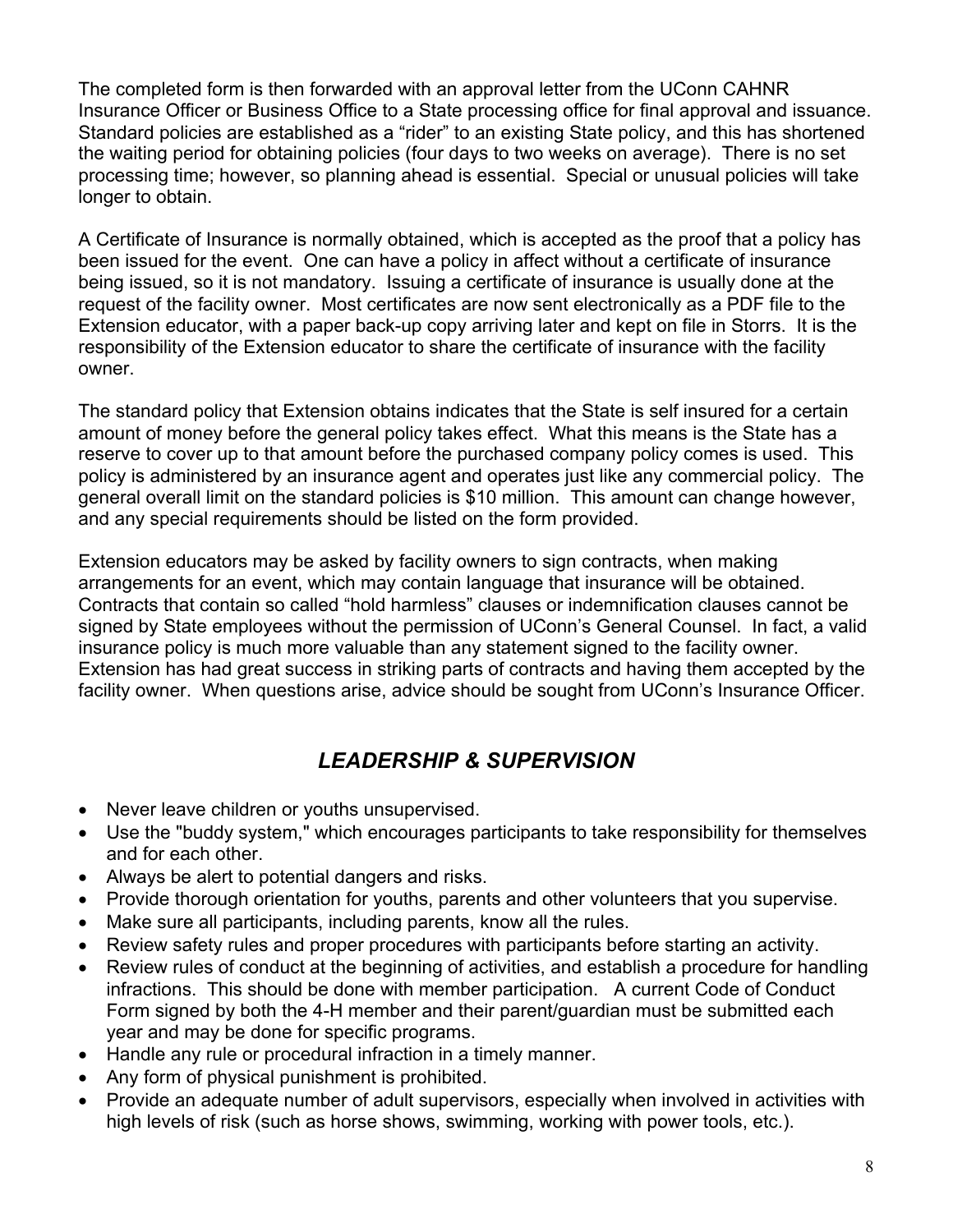- Make sure families are aware of special activities that you are planning. 4-H volunteers and leaders are strongly encouraged to use a modified version of the Code of Conduct Form for specific activities in which there is an inherent risk. Such activities may include, but are not limited to, sledding parties, trips that involve transportation by a vehicle, and experiences with animals, including those that are leased or otherwise not owned by the 4-H member.
- Refer to the earlier section of this document, "Handling 4-H Funds."

# *SAFETY & HEALTH*

## **Permission and Health Forms** http://www.4-h.uconn.edu/resource/form.php

- Use Permission Forms. A signed form giving the parent or guardian's permission assures that the parent or guardian is aware of the event, location and risk involved. Permission forms must include the following statement: *"I understand that some of the activities in which my child may choose to be involved may have inherent risks associated with them. I accept responsibility for my child's actions and shall indemnify the 4-H organization and its volunteers against legal or other proceedings in regard thereto."*
- A Health Information Form may be required for certain events.

Both forms are available at the County Extension Center.

## **Safety Guidelines for 4-H Volunteers**

The role of safety in the 4-H program can not be underestimated. In all of our work with young people, we have a responsibility to them and their families to provide a safe environment. By following a few simple guidelines, one can provide such an environment.

For all project areas, the following guidelines should be followed:

- 1. The volunteer(s) will review the project and the planned program of activities to identify areas of potential risk. Once identified, a written plan to minimize these risks will be in place, understood, and practiced by all leaders involved in the project.
- 2. Adult volunteers will develop a guideline to determine appropriate actions during an emergency. Emergency drills will be practiced, where appropriate.
- 3. The 4-H project will start with a discussion of the safety and health procedures for the project that one should follow. Written safety procedures should be distributed to participants where appropriate.
- 4. Each 4-H member will demonstrate that he/she fully understands and can follow the established safety guidelines for that project.
- 5. All machines or equipment used with the 4-H project will be in good repair with all safety features (guards, safety switches, etc) in place and functional. An adult leader will check the equipment prior to use.
- 6. Protective safety equipment will be worn when recommended or advised. State guidelines regarding safety equipment will be followed. In all cases, the following safety equipment will be utilized:

a) Protective flotation devices will be used by all youth when they are on the water.

b) Safety helmets meeting the American Society for Testing and Materials (ASTM) Safety Equipment Institute (SEI) guidelines

http://animalscience.uconn.edu/equine/helmetSafety/astm.htm will be worn by all youth when mounted upon, or being pulled by, one or more equine animals.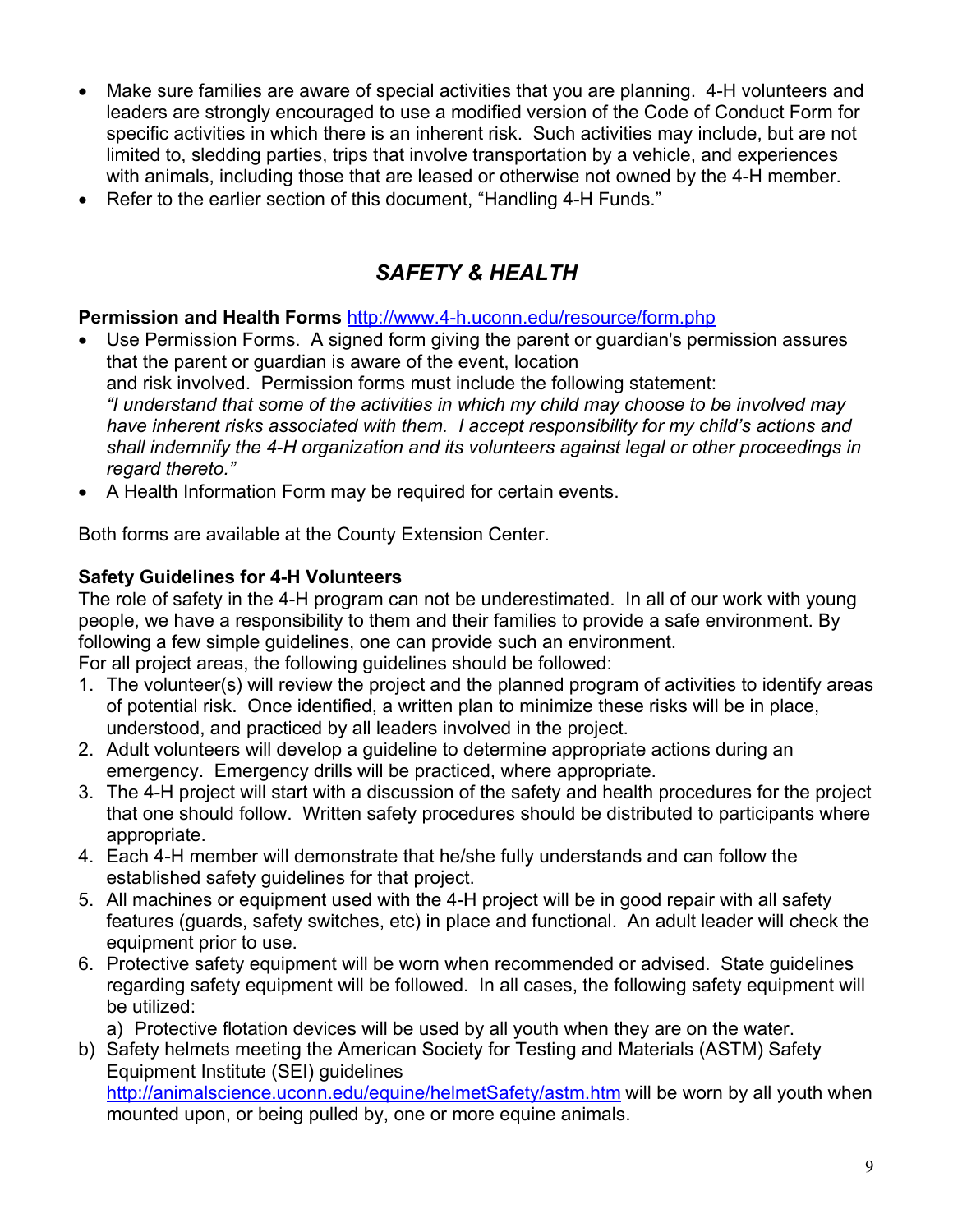- c) State law requires that youth under the age of 15 wear safety helmets when riding a bicycle on a highway or road traveled by any motor vehicle.
- d) Safety goggles will be used by youth when using power tools.
- 7. All equipment will be appropriate for the age, size and ability of the participants.
- 8. A first aid kit should be available at the meeting, event or activity site.
- 9. In all 4-H programs, the volunteer should understand the proposed program activity, know the experience and qualifications of the volunteers involved, understand the skill level of the youths involved, and assess the degree of risk before acting. All volunteers are to act in a responsible manner where
	- 4-H and other Extension programs are concerned.
- 10.Leaders are strongly encouraged to have mentors, or all adults present, sign in when attending all meetings, and to maintain a file of these sign in sheets.

# **Transportation**

- Require adequate insurance coverage (see Insurance Section).
- Parents or guardians will assume responsibility for the transportation of their children to 4-H program, meetings, functions, or events. Any car pooling arrangements should be established and agreed upon in advance by the parents/guardians of the children involved.
- The law requires that everyone use a seat belt. Do not overload cars and do not allow members to ride in the back of pickup trucks, as it is against the law.

# **Emergency Procedures**

- Care for the injured person.
- Call for emergency professional help, if needed.
- Contact parents/guardians by the fastest means possible.
- Follow the parent/guardian's instructions about obtaining medical care. If unable to contact the parent or guardian, refer to the health form for emergency contacts. If none are available, use your best judgement.
- Stay calm. Eliminate confusion and fear. Have other adults handle the other members present.
- Always assemble the facts, and verify them from different sources on the incident report form. Notify the appropriate Extension staff member(s) of the incident.
- In addressing the media, designate one person to speak with them. Usually, this is the Extension staff member or another University of Connecticut spokesperson, such as the Media Communications Director (**860-486-3530**) in the University of Connecticut Communications Office. Protect the privacy of any injured person(s) and that of the other members of the group.
- Involve the county 4-H Extension staff member and the UConn Media Communication Director (see above) in processing any follow-up insurance claims, legal issues, or media coverage.

## **Child Abuse**

- When supervising or involved in any activity with children, have at least two adults and/or youths present at all times.
- If you suspect that a 4-H member is being abused, contact your county 4-H Extension educator for guidance in reporting asap.

### **Harassment/Discrimination** (http://equity.uconn.edu/)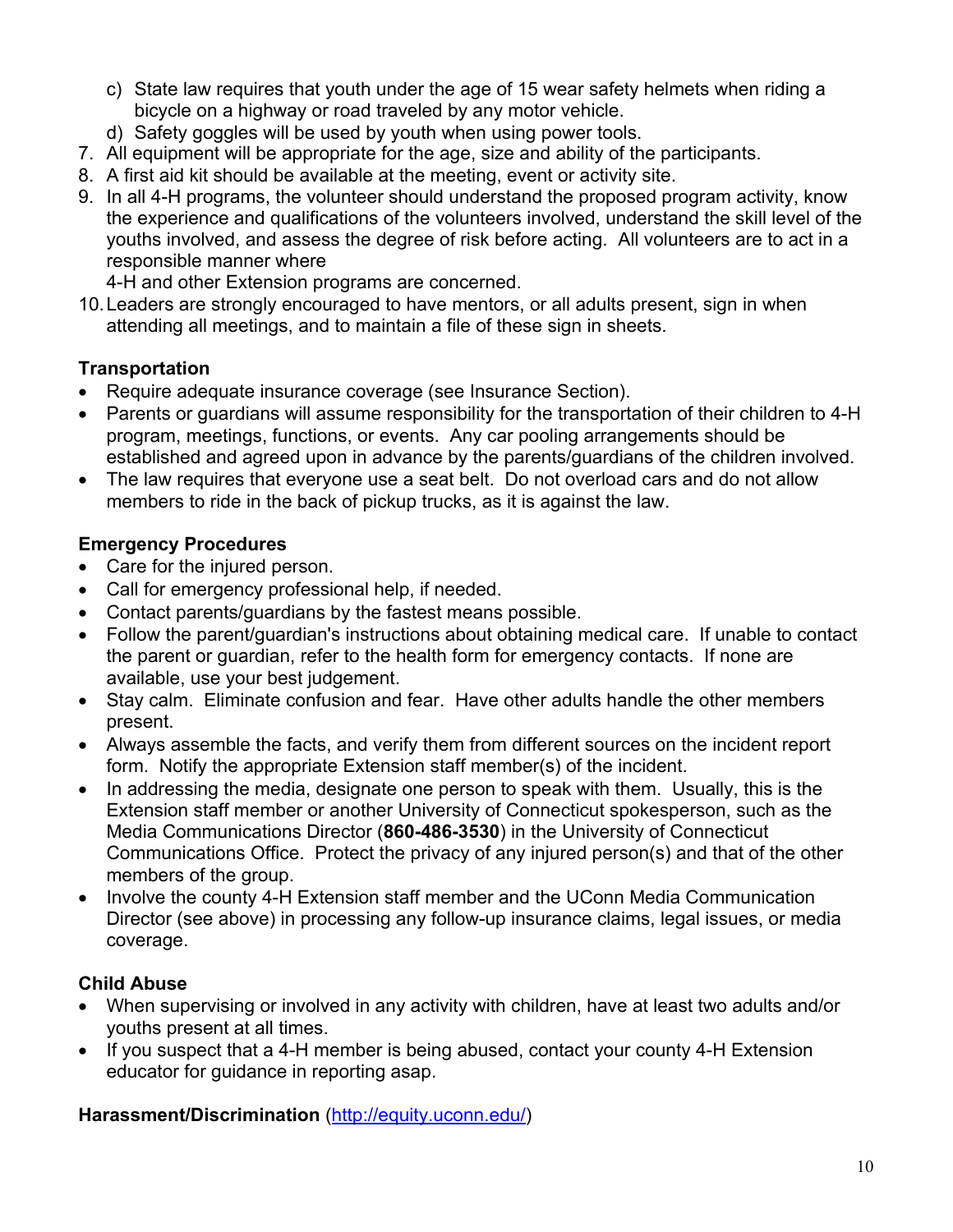- Harassment and discrimination are against University of Connecticut, State, and Federal policies. Included is harassment or discrimination on the basis of "race, color, national origin, age, disability, sex, gender identity, religion, reprisal, and where applicable, political beliefs, marital status, familial or parental status, sexual orientation, or all or part of an individual's income is derived from any public assistance program, or protected genetic information in employment or in any program or activity conducted or funded by the state or federal government. In addition to the above, the State of CT has equal employment opportunities without consideration of ancestry, intellectual disability, learning disability, past/present history of mental disability or criminal record."
- Avoid any verbal, written, graphic, or physical conduct, which might bring emotional, psychological, or physical harm or explicitly degrade any individual.
- Educate 4-H members, parents/guardians, and volunteers on working with diverse audiences.

### **Connecticut 4-H Complaint Resolution Procedure**

All disagreements or complaints between 4-H youths, parents/legal guardians, or volunteers regarding program policies and procedures are best resolved at the county or local level. Where such efforts have been unsuccessful, the Connecticut 4-H Complaint Resolution Procedure is used to provide an effective, fair, and timely method for addressing complaints. The process may be viewed at: http://www.4-h.uconn.edu/resource/form\_5\_2182966595.pdf

# *REFERENCES*

Connecticut 4-H Volunteer Handbook, Building People. 2001. University of Connecticut, Cooperative Extension System, Storrs, CT. 170 pp.

Connecticut Judicial Branch Law Libraries. January 2006. http://www.jud.state.ct.us/lawlib/

Extension Disaster Education Network (EDEN). http://www.eden.lsu.edu/

General Statutes of Connecticut Revised to January 2015. https://www.cga.ct.gov/current/pub/titles.htm

Liability Protection. 2003. Extension Field and County Operations Guide, Section 6-B, Iowa State University, University Extension.

Nonprofit Risk Management Center. 2003. State liability laws for charitable organizations and volunteers. www.nonprofitrisk.org

Ohio State University Extension Policy Handbook. Section XII. Risk Management. Practicing Risk Management Fact Sheet. 2 pp.

Procedures and Guidelines for the Cooperative Extension System. 1998. University of Connecticut Cooperative Extension System. 29 pp.